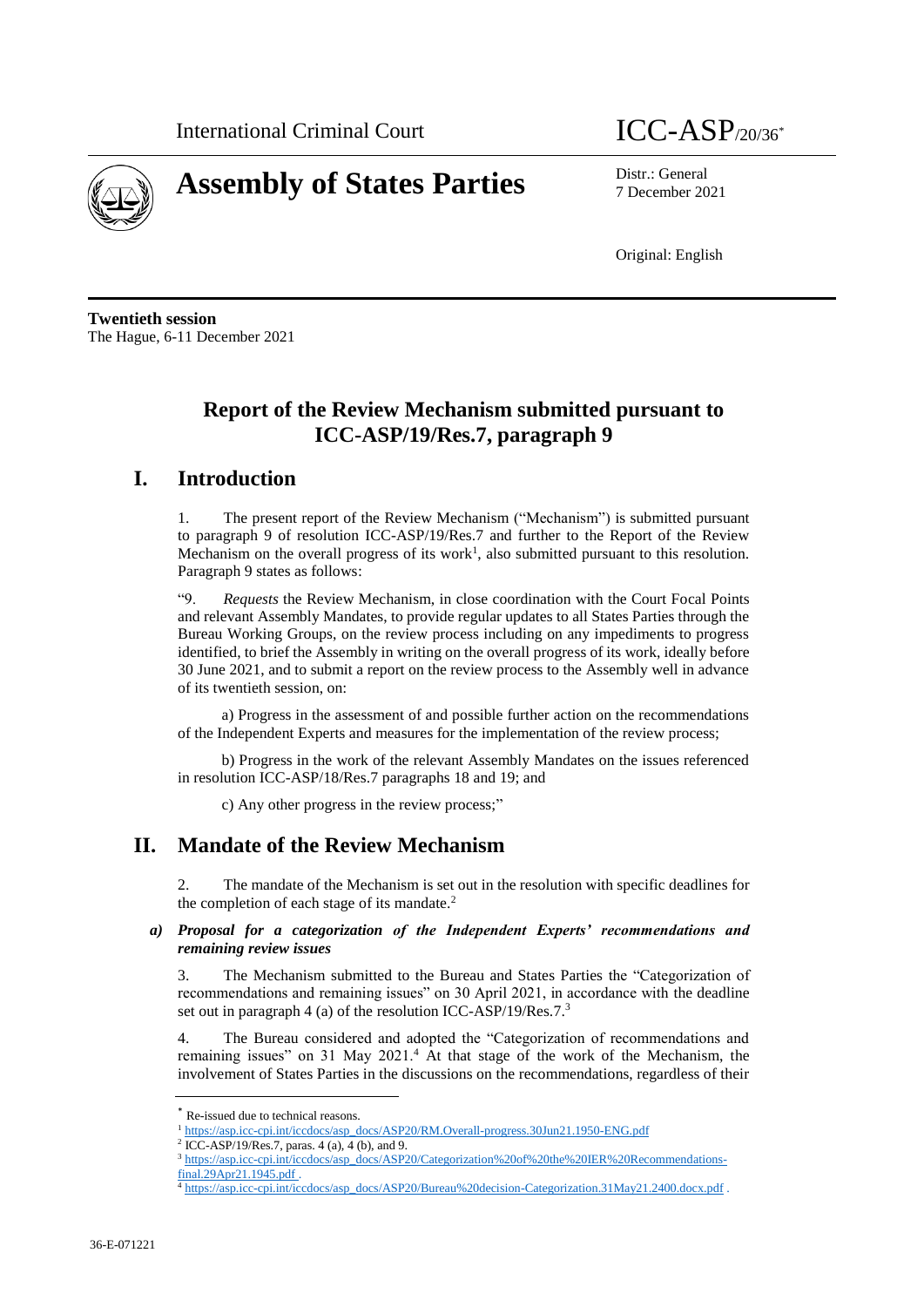allocation, constitute an important element of the future work on the review of the Court, and a number of States Parties had sought assurances that they would have the opportunity to participate in those discussions. The Mechanism underscored that the "Categorization" will serve as a guide throughout the review process both on the assessment, and implementation where appropriate.

#### *b) Proposal for a comprehensive action plan for the assessment of the recommendations of the Group of Independent Experts, including requirements for possible further action*

5. The Mechanism submitted to the Bureau the "Proposal for a comprehensive action plan for the assessment of the recommendations of the Group of Independent Experts, including requirements for possible further action" ("CAP") on 30 June 2021,<sup>5</sup> in accordance with paragraph 4 (b) of the resolution. The Bureau adopted the CAP on 28 July 2021.<sup>6</sup>

6. Like the Categorization, the Review Mechanism considers the CAP as the road map for the assessment of all the recommendations throughout the Review process.

7. The Mechanism is well aware that not all the recommendations that according to the CAP were due for assessment in 2021 were indeed assessed in the facilitations. Sometimes there was a discussion but more time and/or information was needed to come to a conclusion. In other cases, the discussion on the assessment was postponed because those responsible according to the categorization were not yet in a position to give their definitive assessment. In view of the ambitious timelines as set out above, the Mechanism recognizes that certain amount of flexibility as to the timelines is needed. The Mechanism nevertheless hopes that overall, we can continue the ambitious approach and keep up the pace in the review process. With a few exceptions we hope that the assessment, not the implementation, can be completed as planned.

#### *c) The Review Mechanism as the platform for discussion*

8. In its 1 November 2021 "Report of the Review Mechanism as the platform for discussion of IER recommendations", dated 1 November 2021, the Mechanism recalled that, in allocating the IER recommendations in the CAP, it had decided to work through existing Assembly structures.

The Mechanism held six meetings as the platform for discussion, on 13 and 30 September, 11, 22, 27 and 28 October 2021, and invited the Court and actors to which it had allocated recommendations in the CAP to inform States and other stakeholders on the status of their assessment of the recommendations. Some actors informed the meeting of the status of implementation of the recommendations in addition to the status of their assessment. The meetings assessed recommendations with a timeline for assessment of the end of second half of 2021, in the following order: R48 on the Election of two Deputy Prosecutors; R14 on Rebuilding internal trust and reshaping the Court's working culture; R87, R129 and R130 on Strategy to deal with and zero tolerance to bullying, harassment, and sexual harassment; R15 on gender equality; R16-20 and R88 on human resources; R354-360 on the Secretariat of the Trust Fund for Victims and R350 on the register of reparations experts; R169 on external political measures against the Court, R361-362 on ASP-Court relations, R163 on communications strategy, R181-188 on Code of judicial ethics, R185-188 on judicial collegiality. Finally, the Mechanism held a preliminary discussion on R1-13 on unified governance. Information on those discussions is set out fully in the 1 November 2021 report.

10. The Mechanism takes note of the reports of the facilitations on the respective issues assigned to them as the platform for discussion, and of the status of the assessment of the recommendations by the actors to which they were allocated in the CAP (see annex I).

#### *(i) Progress in the assessment of and possible further action on the recommendations of the Independent Experts and measures for the implementation of the review process<sup>7</sup>*

11. The Mechanism has carefully considered the reports of the facilitations referred to in annex I, as well as the discussions held in the six meetings of the Mechanism as the platform for discussion. In this regard, the Mechanism submits herewith a Matrix, titled "Progress in

<sup>5</sup> [https://asp.icc-cpi.int/iccdocs/asp\\_docs/ASP20/RM-Comprehensive%20Action%20Plan-ENG.pdf](https://asp.icc-cpi.int/iccdocs/asp_docs/ASP20/RM-Comprehensive%20Action%20Plan-ENG.pdf)

<sup>6</sup> [https://asp.icc-cpi.int/iccdocs/asp\\_docs/ASP20/ICC-ASP20-BD-CPA-ENG.pdf](https://asp.icc-cpi.int/iccdocs/asp_docs/ASP20/ICC-ASP20-BD-CPA-ENG.pdf)

 $<sup>7</sup>$  Ibid., para. 9 (a)</sup>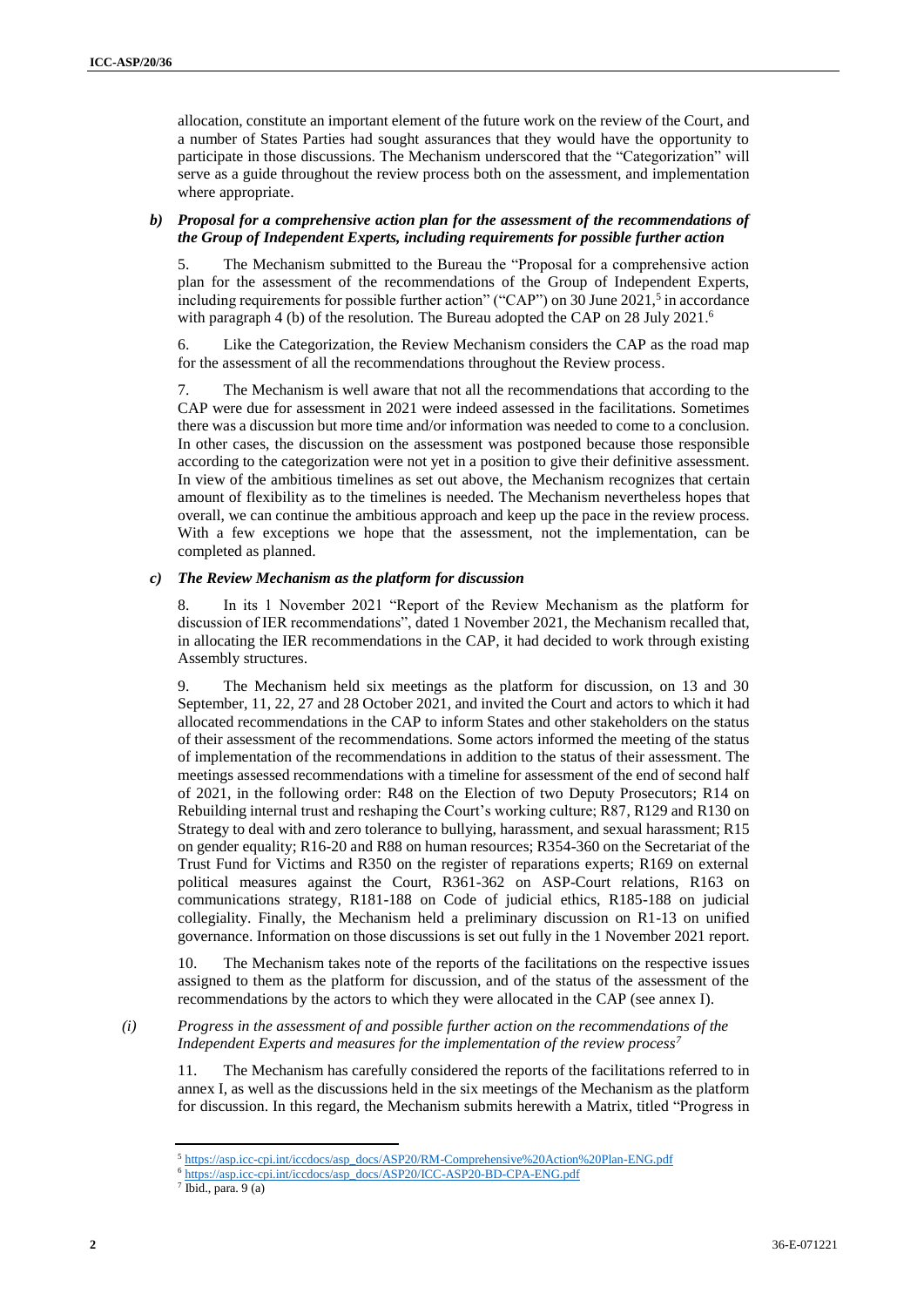the assessment of the IER recommendations" (annex II). The Matrix provides an overview of the progress in the assessment of and possible further action on the respective recommendations of the Independent Experts with a timeline for assessment of the second half of 2021 in the CAP, and those recommendations for which discussion should start early, that is, in 2021.

12. The Mechanism notes that the mandate holders have discussed the recommendations assigned to them as the platform, and that where appropriate the Court has briefed the respective facilitations on its assessment of the recommendations, indicating in that regard which recommendations it assessed positively or negatively and which recommendations the assessment is still ongoing.

13. In the view of the Mechanism, the Matrix presents to States Parties and all stakeholders an overview of the status of the review process. To get the full picture, the Matrix should be read in conjunction with the CAP. The Matrix is a purely factual document and is based on the reports of the different facilitations and the Mechanism. The Mechanism sees the Matrix as a living document that will incorporate further progress on the assessment, and further action including implementation of those recommendations that are positively assessed. The Mechanism proposes to circulate an updated version of the Matrix in the first half of 2022 and a further update in advance of the twenty-first session of the Assembly.

*(ii) Progress in the work of the relevant Assembly mandates on the issues referenced in resolution ICC-ASP/18/Res.7 paragraphs 18 and 19<sup>8</sup>*

14. As regards the issues referred to in paragraphs 18 and 19 of resolution ICC- $ASP/18/Res.7<sup>9</sup>$  the Mechanism notes that the relevant Assembly mandates have reported to the Bureau on the outcome of their work during 2021, taking into account the respective recommendations of the IER Experts. Paragraphs 18 and 19 provide as follows:

"18. *Requests* the Bureau to address the following issues as a matter of priority in 2020 through its working groups and facilitations, in a fully inclusive manner, in line with their mandates, commencing consultations at the beginning of the year, and to report back to the Assembly at its next regular session on progress achieved:

- a) Strengthening cooperation,
- b) Non-cooperation,

c) Complementarity, and the relationship between national jurisdictions and the Court,

e) Equitable geographical representation and gender balance;

19. *Also requests* the Bureau through its working groups and facilitations to examine any remaining issues to be addressed, with a view to identifying concrete measures to be taken and to report back to the Presidency of the Assembly as part of the preparations for the nineteenth session;"

15. The Mechanism notes that the Assembly mandates have reported on the status of the Court's assessment of the recommendations, as well as of steps taken towards their implementation. The Mechanism recommends that the mandate holders for the issues mentioned in paragraphs 18 and 19 of ICC-ASP/18/Res.7 continue their work on the recommendations for which they have been designated as the platform for discussion in the CAP and report to the twenty-first session of the Assembly.<sup>10</sup>

*(iii) Any other progress in the review process*

16. The Mechanism has always been striving to observe the principles of transparency and inclusiveness throughout its mandate and, to this end has, at each stage of its work, consulted broadly with States Parties, the Assembly President and Vice-Presidents, the Court, in particular the Court focal points, as well as civil society and all relevant stakeholders. The meetings of the Mechanism as the platform for discussion benefited from interpretation into the working languages of the Court, which greatly assisted in ensuring inclusiveness in its

<sup>8</sup> Ibid., para. 9 (b).

<sup>&</sup>lt;sup>9</sup> Review of the International Criminal Court and the Rome Statute system.

<sup>&</sup>lt;sup>10</sup> This mandate will be included in the Review resolution.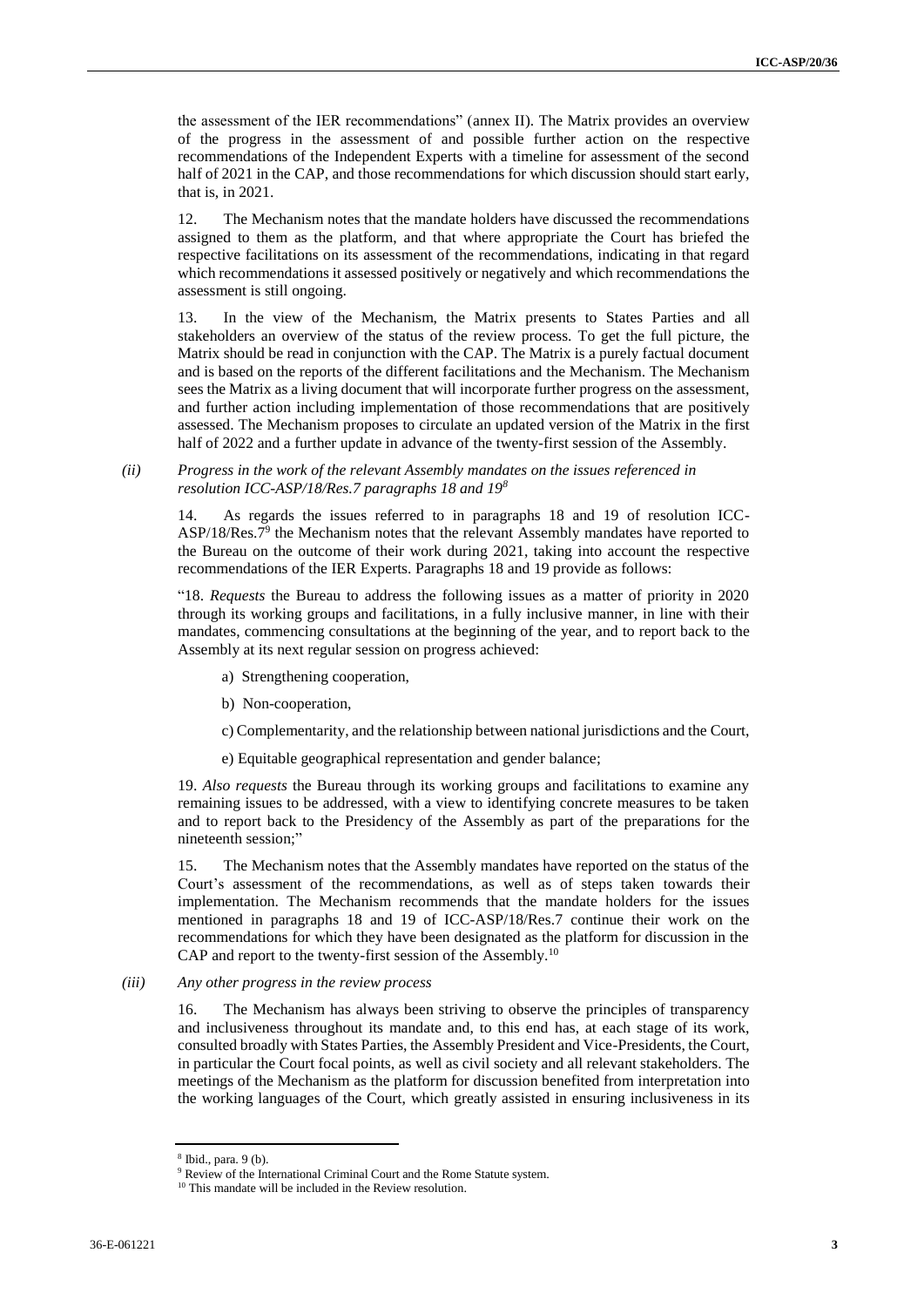work. The Mechanism is grateful to the Registrar and the Language Services Section for their valuable assistance in this regard.

# **III. Next steps**

17. The Mechanism intends to continue its work in 2022 in line with the CAP and as mandated by the Assembly. Pursuant to the CAP, the Mechanism will continue to function as a platform for discussion in the assessment of those recommendations it has assigned to itself in 2022. In this regard, the Mechanism notes, inter alia, the continued assessment of the recommendations on unified governance; the assessment of the recommendations on victim participation; on the issue of tenure and of the assessment of the recommendations on relations with civil society and media. A more detailed work plan will be presented at the beginning of 2022.

18. The Mechanism will, in conformity with its mandate, continue to monitor the overall progress of the review process both regarding assessment and further action and where appropriate, including implementation. The Mechanism proposes to further keep track of implementation through a timeline that will be developed in the assessment process. The Mechanism will regularly brief States Parties and all stakeholders on its work through its briefings, reports, and through the Matrix.

19. Finally, and where necessary, the Mechanism may serve as a platform for/or facilitate round table discussions on the implementation of positively assessed recommendations.

## *Acknowledgements*

20. The State Party representatives (Co-Chairs) of the Review Mechanism firstly want to express deep gratitude to the *ad country* focal points, Ms. Monica Mosammat Shahanara, Ms. Nawrid Sharmin, and Mr. Nasir Uddin (Bangladesh), Mr. Jaime Moscoso and Mr. José Juan Hernández (Chile), and Ms. Paulina Dudzik and Mr. Władysław Manteuffel, succeeded by Ms. Katarzyna Padlo-Pekala (Poland), for their supportive role and valuable inputs in the work of the Mechanism.

21. The members of the Mechanism would also like to express their gratitude to the three Court focal points, Mr. James Stewart, Deputy Prosecutor, Mr. Hirad Abtahi, Chef de Cabinet of the Presidency, and Mr. Osvaldo Zavala Giler, Senior Special Assistant to the Registrar, for the collaborative work and high spirit of engagement in the work of the Mechanism and acknowledge their efforts in spite of challenging transition processes for the Judiciary and the Office of the Prosecutor.

22. The Mechanism also acknowledges the support and advice of the President of the Assembly, Ms. Silvia Fernández de Gurmendi, and the Vice-Presidents, Ambassador Robert Rae (Canada) and Ambassador Kateřina Sequensová (Czech Republic). The Mechanism is deeply indebted to the Assembly Secretariat, in particular Ms. Gaile Ramoutar, for consistent efficient and responsive assistance throughout the work of the Mechanism.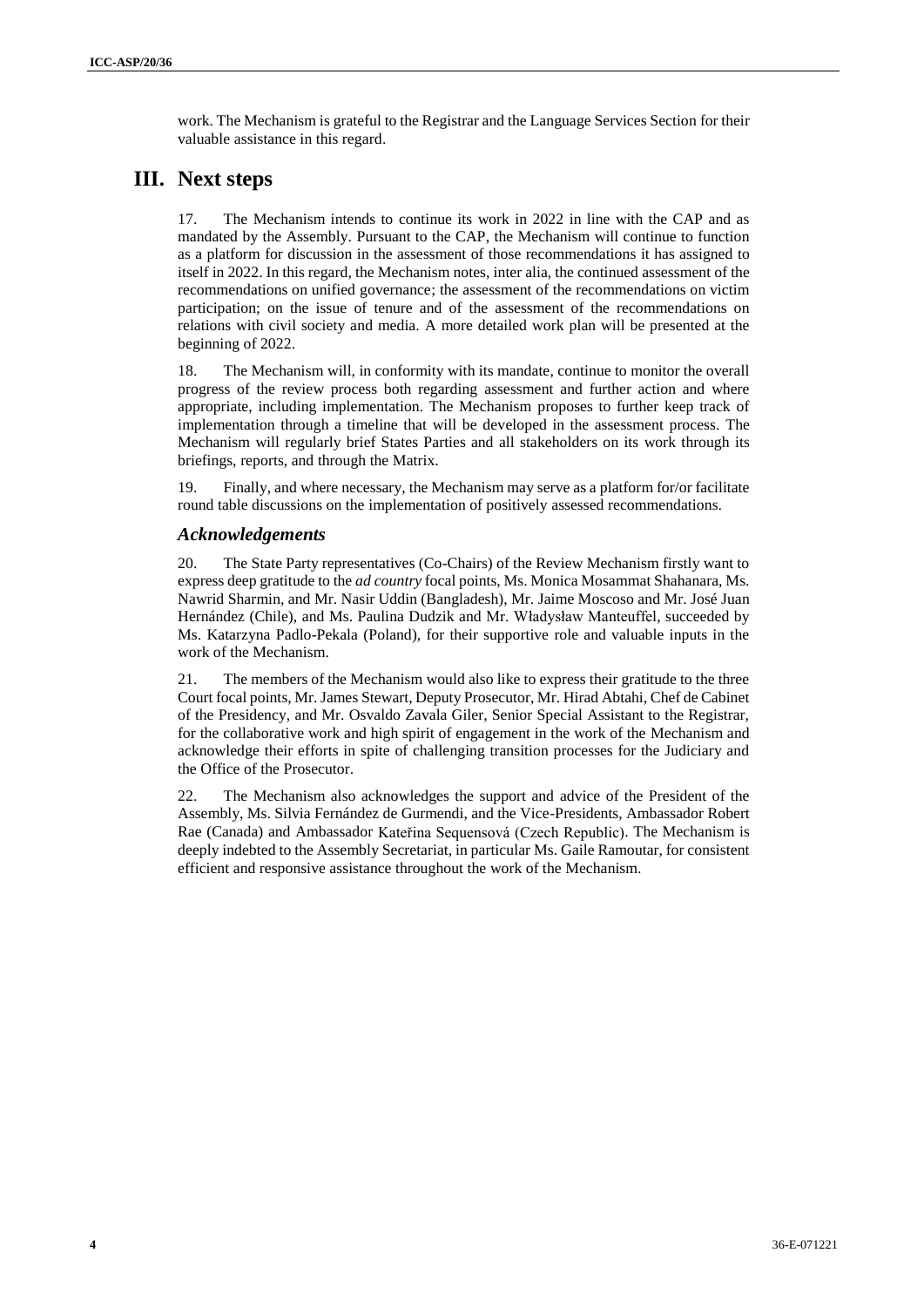## **Annexes**

## **Annex I**

## **Reports of Assembly mandate holders on the issues assigned to them as the platform for discussion**

### **1) Reports of the Assembly mandate holders**

- a) Report of the Bureau on the Study Group on Governance (ICC-ASP/20/21)
- b) Report of the Bureau on complementarity (ICC-ASP/20/22)
- c) Report of the Bureau on non-cooperation (ICC-ASP/20/23)
- d) Report of the Bureau on cooperation (ICC-ASP/20/26)
- e) Report of the Bureau on arrears (ICC-ASP/20/27)

f) Report of the Bureau on equitable geographical representation and gender balance in the recruitment of staff of the International Criminal Court (ICC-ASP/20/29)

g) Report of the Review of the Procedure for the Nomination and Election of Judges pursuant to resolution ICC-ASP/19/Res.7 (ICC-ASP/20/30)

- h) Report of the Bureau on the scheduling of Assembly sessions (ICC-ASP/20/33)
- i) Report of the Bureau on legal aid (ICC-ASP/20/39)

#### **2) Compilation of reports of the Assembly mandate holders on the IER recommendations (ICC-ASP/20/38)**

a) Report on the topic of Review of the work and operational mandate of the Independent Oversight Mechanism on the IER related recommendations, dated 29 October 2021.

b) Report of the budget facilitation on IER related recommendations, dated 1 November 2021.

c) Report on the topic of Complementarity on the IER related recommendations, dated 1 November 2021

d) Report of the Review Mechanism as the platform for discussion of IER recommendations, dated 1 November 2021.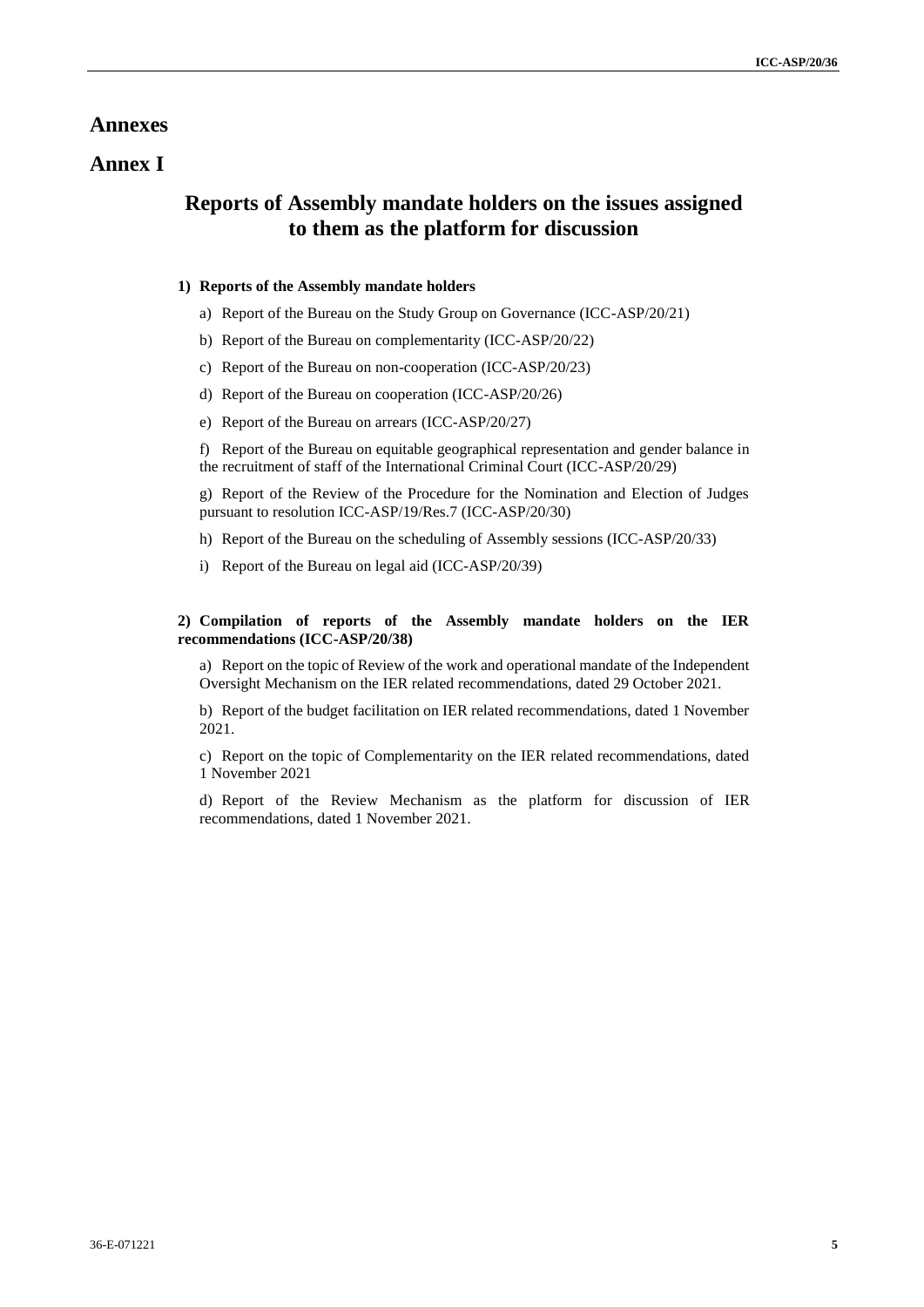# **Annex II**

# **Matrix**

# **Progress in the assessment of the IER recommendations**

Submitted pursuant to resolution ICC-ASP/19/Res.7, para. 9

|                       | <b>Result</b>     | <b>Implementation</b>            |                                                                                                                                                                                                      |
|-----------------------|-------------------|----------------------------------|------------------------------------------------------------------------------------------------------------------------------------------------------------------------------------------------------|
| <b>Recommendation</b> | assessment        | date                             | <b>Comments</b>                                                                                                                                                                                      |
|                       | (plus date)       |                                  |                                                                                                                                                                                                      |
| R14                   | positive          | immediately                      | Ongoing implementation                                                                                                                                                                               |
| R15                   | positive          | immediately                      | Ongoing implementation                                                                                                                                                                               |
| R <sub>16</sub>       | positive          | beginning of 2022                |                                                                                                                                                                                                      |
| R17                   | positive          | implemented in<br>2020           |                                                                                                                                                                                                      |
| <b>R18</b>            | positive          | $\overline{end}$ of 2021         |                                                                                                                                                                                                      |
| R <sub>19</sub>       | positive          | 1st quarter 2022                 |                                                                                                                                                                                                      |
| R <sub>20</sub>       | positive          | implemented<br>in<br>2020        | Already implemented                                                                                                                                                                                  |
| R35                   |                   |                                  |                                                                                                                                                                                                      |
| <b>R48</b>            | negative          |                                  | The structure of two Deputy Prosecutors<br>reinstated, but the financial consequences are<br>part of budget discussion                                                                               |
| R55                   | positive          | 2022                             | final result dependent on budget discussion                                                                                                                                                          |
| R65                   | positive          | 2022                             |                                                                                                                                                                                                      |
| R67                   | positive          | 2022                             |                                                                                                                                                                                                      |
| R68                   | positive          | 2022                             |                                                                                                                                                                                                      |
| R71                   | positive          | 2022                             | Prosecutor can set priorities after budget has<br>been approved                                                                                                                                      |
| R76                   | partially pending | 2022 (partial<br>implementation) | Decision<br>strengthen<br><b>State</b><br>Party<br>to<br>participation within existing legal framework;<br>further consideration pending in relation to<br>governance model discussions              |
| R77                   | pending           |                                  | Related to governance model discussions                                                                                                                                                              |
| R87                   | positive          | immediately                      | Ongoing commitment                                                                                                                                                                                   |
| <b>R88</b>            | positive          | immediately                      | Ongoing commitment                                                                                                                                                                                   |
| R91                   | positive          | immediately                      | Court<br>already<br>implements<br>the<br>recommendation                                                                                                                                              |
| R93                   | positive          | immediately                      | Already implemented by the Court                                                                                                                                                                     |
| R110                  | negative          |                                  | Feedback by the UN FDP was that the FDP<br>was not suited for judges. A possibility where<br>candidates make declarations to the IOM at<br>the time of their election.<br>(New) ACN to be consulted. |
| R115                  | pending           |                                  | The Court continues to<br>consider the<br>implications. Ways could be explored in order<br>to capture the spirit of this recommendation<br>for certain categories that are not staff<br>members      |
| R116                  | pending           |                                  | To be read together with R117                                                                                                                                                                        |
| R117                  | pending           | 2022                             | The Court will explore the possibility of the<br>first instance judge in line with R117.<br>Nonetheless it was highlighted that the costs                                                            |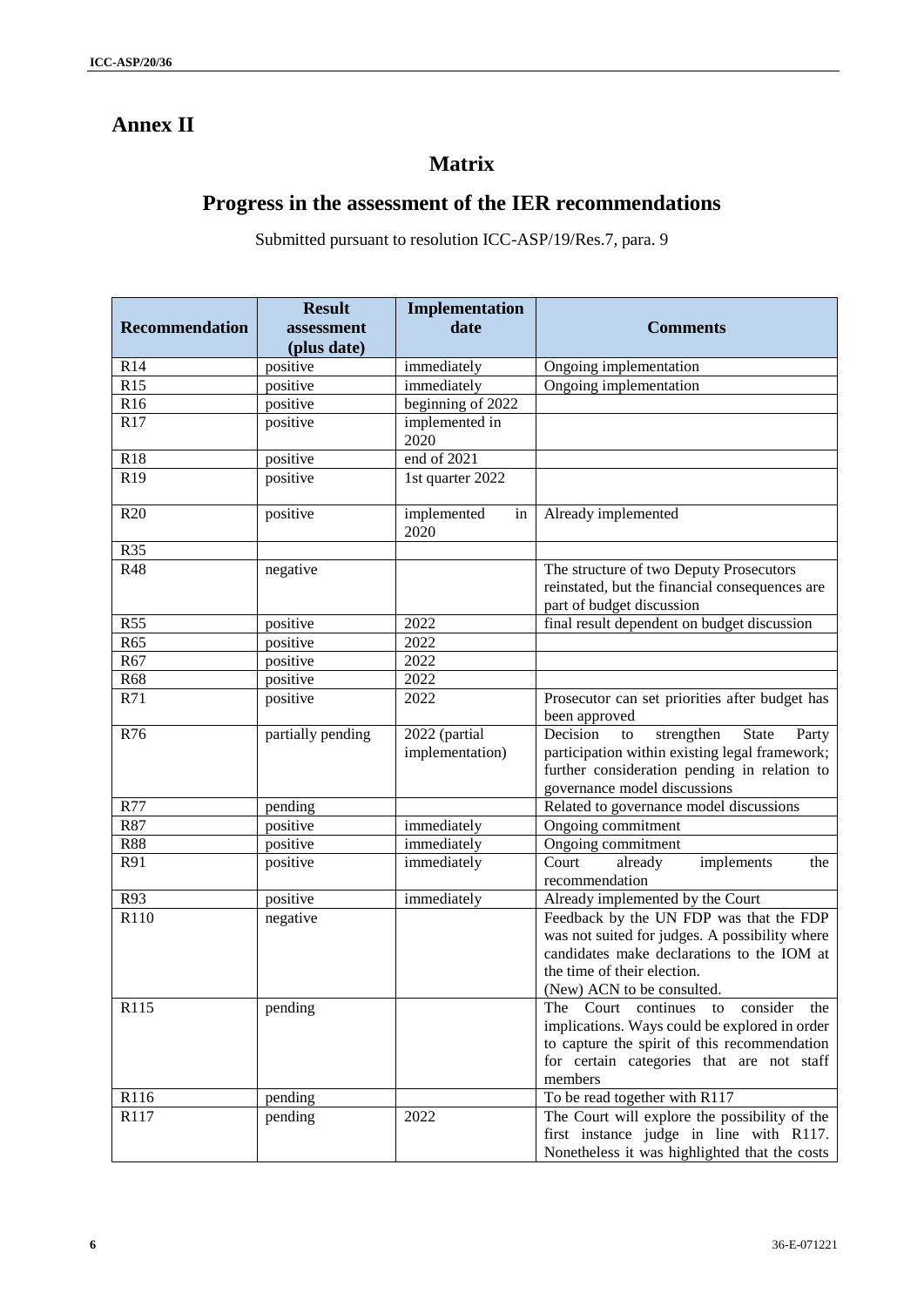|                    |                   |               | would be higher compared to the disputes                                                    |
|--------------------|-------------------|---------------|---------------------------------------------------------------------------------------------|
|                    |                   |               | being handled by the volunteer staff members.                                               |
| R118               | positive          | 2022          | A proposal has been made in the budget                                                      |
|                    |                   |               | proposal for 2022 in order to have resources                                                |
|                    |                   |               | for six months for the services of an                                                       |
|                    |                   |               | Ombudsperson. If the Court moves to UNAT,                                                   |
|                    |                   |               | the Court would have to avail itself of                                                     |
|                    |                   |               | UMOMS's services.                                                                           |
| R119               | pending           |               | Linked to R117. As a general practice,                                                      |
|                    |                   |               | Ombudsperson goes together with mediation.                                                  |
| R <sub>120</sub>   | pending           |               | Assessment<br>of<br>the<br>advantages<br>and                                                |
|                    |                   |               | disadvantages of moving from ILOAT to                                                       |
|                    |                   |               | UNAT is ongoing and will be part of the study                                               |
|                    |                   |               | to be prepared by the Court.                                                                |
|                    |                   |               |                                                                                             |
|                    |                   |               | SUC prefers staying with ILOAT.                                                             |
| R121               | pending           |               |                                                                                             |
| R129               | positive          | immediately   | Ongoing commitment                                                                          |
|                    |                   |               |                                                                                             |
| R130               | positive          | immediately   | Ongoing commitment                                                                          |
| R139               | pending           |               |                                                                                             |
| R <sub>140</sub>   | pending           |               | States Parties expressed wide support for the                                               |
|                    |                   |               | further consideration of the issue of liquidity                                             |
|                    |                   |               | and arrears as a strategic priority for the future                                          |
|                    |                   |               | of the Court                                                                                |
| R141               | pending           |               |                                                                                             |
| R142               | positive          | early 2022    | Such organigrams will be made available by                                                  |
|                    |                   |               | the Court to States Parties early 2022 along                                                |
|                    |                   |               | with the approved budget for 2022                                                           |
| R <sub>146</sub>   | positive          | 2022          |                                                                                             |
| R148<br>R149       | pending           |               |                                                                                             |
|                    | negative          |               | Court is not in a position to support it, as the<br>ICC already has a Court-wide channel of |
|                    |                   |               | communication to the UN in the form of the                                                  |
|                    |                   |               | New York Liaison Office.                                                                    |
|                    |                   |               | The Court agrees with the overall idea but the                                              |
|                    |                   |               | recommendation is not applicable as such due                                                |
|                    |                   |               | to concerns with the independence of the OTP,                                               |
|                    |                   |               | neutrality of the Registrar or confidentiality                                              |
|                    |                   |               | safeguards.                                                                                 |
| R151               |                   |               |                                                                                             |
| R152               | positive          | immediately   | Already implemented by Court                                                                |
| R153               | positive          | immediately   | Already implemented by Court                                                                |
| R163               | 1st part-positive |               |                                                                                             |
|                    | 2nd part-"an      | 2nd half 2022 |                                                                                             |
|                    | outreach plan for |               |                                                                                             |
|                    | every situation   |               |                                                                                             |
|                    | country"          |               |                                                                                             |
| R169               | positive          | 1st half 2022 | RM thinks implementation should take place                                                  |
|                    |                   |               | under auspices of Bureau                                                                    |
| R171               | positive          | immediately   | Already implemented by Court                                                                |
| R172               | positive          | immediately   | Already implemented by Court                                                                |
| R174               | positive          | immediately   | Already implemented by Court                                                                |
| R178               | positive          | immediately   | Already implemented by Court                                                                |
| R179               | positive          | immediately   | Already implemented by Court                                                                |
| R180               | positive          | immediately   | Already implemented                                                                         |
| R181               | positive          | immediately   | Already implemented                                                                         |
| $\overline{R}$ 182 | positive          | immediately   | Already implemented                                                                         |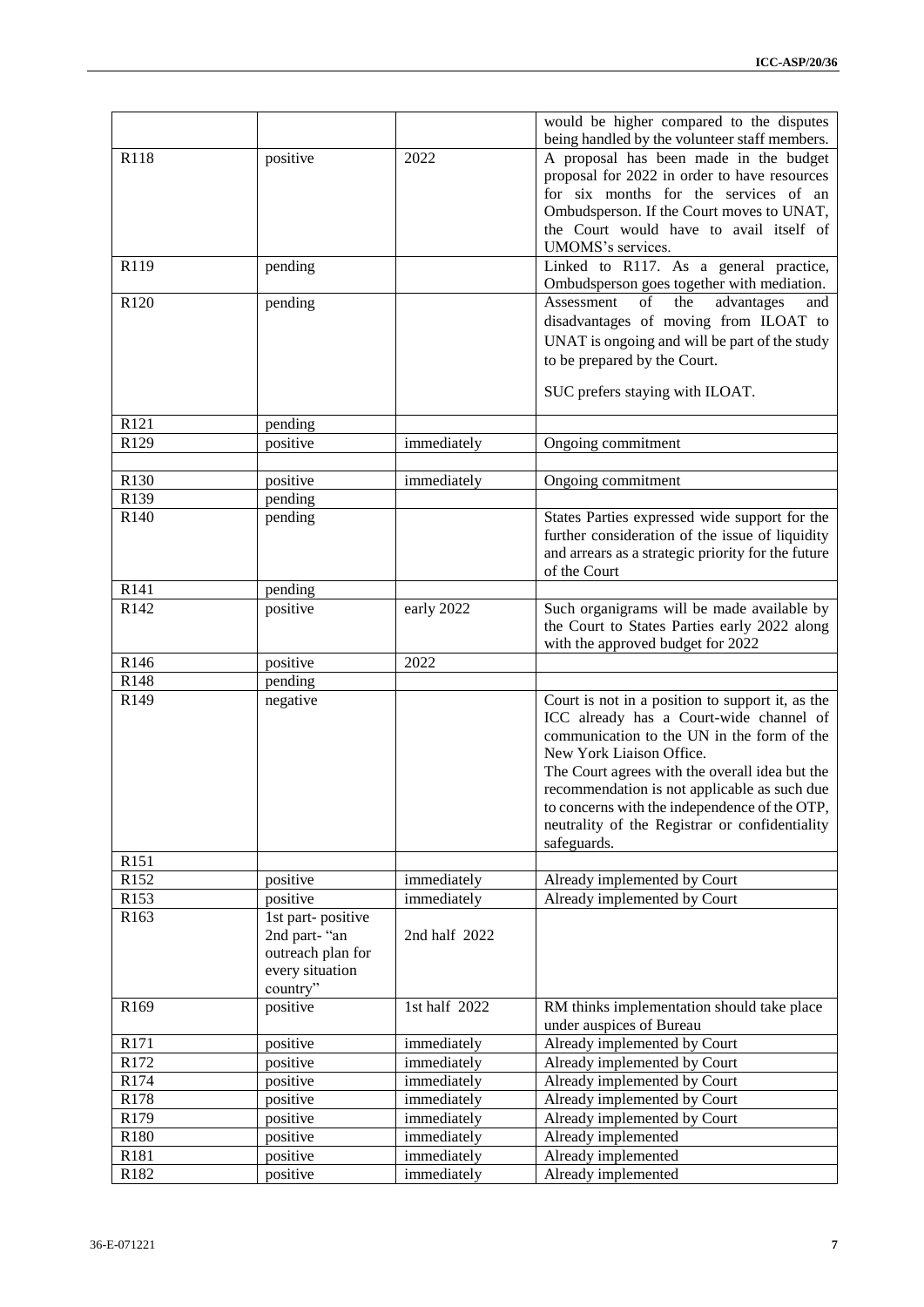| R183             | positive | immediately | Already implemented                                                                  |
|------------------|----------|-------------|--------------------------------------------------------------------------------------|
| R184             | positive | immediately | Already implemented                                                                  |
| R185             | positive | immediately | Already implemented                                                                  |
| R186             | positive | immediately | Already implemented                                                                  |
| R187             | positive | immediately | Already implemented                                                                  |
| R188             | positive | immediately | Already implemented                                                                  |
| R189             | positive | immediately | Court reports "de-facto implementation"                                              |
| R190             | positive | 2022        | Implementation may be complex. Judges want                                           |
|                  |          |             | to have a say in composition of review team                                          |
| R191             | positive | immediately |                                                                                      |
| R192             | positive | immediately | This recommendation has already been<br>implemented by the Chambers Practice         |
|                  |          |             | Manual.                                                                              |
| R193             | positive | immediately | The judges will always try to follow the<br><b>Chambers Practice Manual</b>          |
| R199             | positive | immediately | As reflected in the Court's press release, the                                       |
|                  |          |             | judges agreed on concrete measures to                                                |
|                  |          |             | implement this recommendation at their                                               |
|                  |          |             | retreat in November 2021                                                             |
| R <sub>204</sub> | positive | immediately | Already implemented                                                                  |
| R <sub>206</sub> | positive | 2022        | SGG propose a way forward in 2022                                                    |
| R213             | pending  |             | The judges will discuss this recommendation                                          |
|                  |          |             | in the retreat in November 2021                                                      |
| R214             | pending  |             |                                                                                      |
| R <sub>215</sub> | pending  |             |                                                                                      |
| R219             | positive | immediately | The Presidency of the Court does not see a                                           |
|                  |          |             | role for itself but should be left to the judges                                     |
|                  |          |             | in Chambers.                                                                         |
| R220             | positive | immediately | This recommendation had been implemented                                             |
|                  |          |             | with the adoption in 2019 of the Internal                                            |
|                  |          |             | Guidelines on Judgment Drafting and                                                  |
|                  |          |             | Guidelines on judgment structure                                                     |
| R221             | positive | 2022        | Further modalities discussed during Judges                                           |
|                  |          |             | retreat in November 2021                                                             |
| R225             | positive | immediately | Already implemented                                                                  |
| R226             | pending  |             |                                                                                      |
| R227             | pending  |             | Assessment commenced but outcome deferred                                            |
|                  |          |             | to 1st half 2022 to allow for OTP input                                              |
| R228             | pending  |             | Already implemented                                                                  |
| R232             | pending  |             |                                                                                      |
| R233             | pending  |             |                                                                                      |
| R234             | pending  |             |                                                                                      |
| R <sub>235</sub> | pending  |             |                                                                                      |
| R <sub>237</sub> | pending  |             |                                                                                      |
| R238             | pending  |             | Assessment postponed to 1st half 2022                                                |
| R239             | positive | immediate   | Already implemented                                                                  |
| R240             | pending  |             | Assessment postponed to 1st half 2022 to                                             |
|                  |          |             | allow for OTP input                                                                  |
| R241             | pending  |             | Assessment postponed to 1st half 2022 to<br>allow for OTP input                      |
| R242             | pending  |             | Assessment postponed to 1st half 2022 to                                             |
|                  |          |             | allow for OTP input                                                                  |
| R243             | pending  |             | Assessment commenced but outcome deferred<br>to 1st half 2022 to allow for OTP input |
| R244             | pending  |             | Assessment commenced but outcome deferred<br>to 1st half 2022 to allow for OTP input |
| R <sub>245</sub> | pending  |             | Assessment commenced but outcome deferred                                            |
|                  |          |             | to 1st half 2022 to allow for OTP input                                              |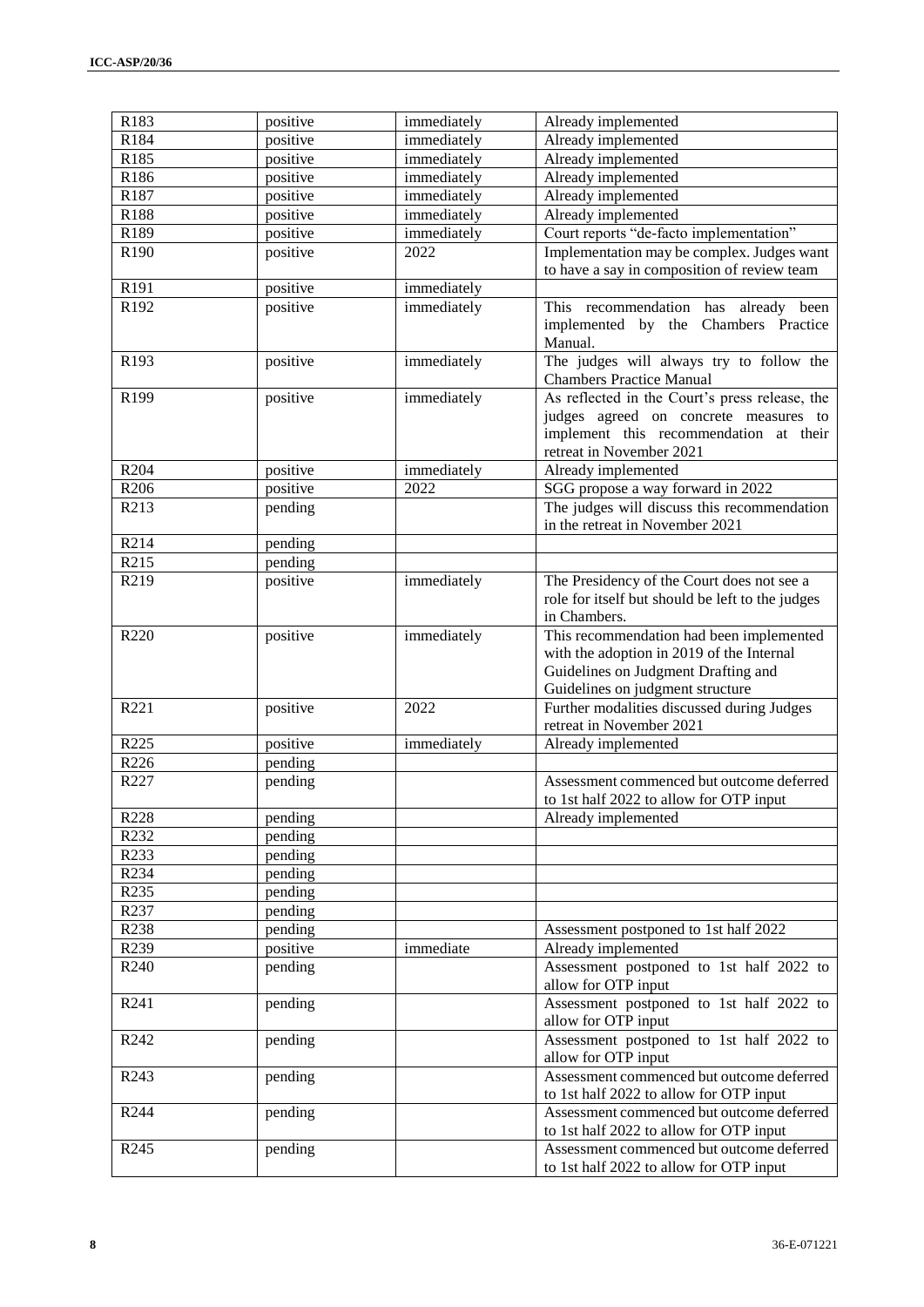| R246             | pending  |           | Assessment commenced but outcome deferred<br>to 1st half 2022 to allow for OTP input                                                                                                                                             |
|------------------|----------|-----------|----------------------------------------------------------------------------------------------------------------------------------------------------------------------------------------------------------------------------------|
| R <sub>247</sub> | pending  |           | Assessment commenced but outcome deferred<br>to 1st half 2022 to allow for OTP input                                                                                                                                             |
| R248             | pending  |           | Assessment commenced but outcome deferred<br>to 1st half 2022 to allow for OTP input                                                                                                                                             |
| R249             | pending  |           | Assessment commenced but outcome deferred                                                                                                                                                                                        |
| R <sub>250</sub> | pending  |           | to 1st half 2022 to allow for OTP input<br>Assessment commenced but outcome deferred                                                                                                                                             |
|                  |          |           | to 1st half 2022 to allow for OTP input                                                                                                                                                                                          |
| R251             | pending  |           | Assessment postponed to 1st half 2022 to<br>allow for OTP input                                                                                                                                                                  |
| R252             | pending  |           | Assessment postponed to 1st half 2022 to<br>allow for OTP input                                                                                                                                                                  |
| R <sub>254</sub> | pending  |           | Assessment postponed to 1st half 2022 to<br>allow for OTP input                                                                                                                                                                  |
| R <sub>255</sub> | pending  |           | Assessment postponed to 1st half 2022 to<br>allow for OTP input                                                                                                                                                                  |
| R256             | pending  |           | Assessment postponed to 1st half 2022 to<br>allow for OTP input                                                                                                                                                                  |
| R <sub>257</sub> | pending  |           | Assessment postponed to 1st half 2022 to<br>allow for OTP input                                                                                                                                                                  |
| R258             | pending  |           | Assessment postponed to 1st half 2022 to<br>allow for OTP input                                                                                                                                                                  |
| R <sub>259</sub> | pending  |           | Assessment postponed to 1st half 2022 to<br>allow for OTP input                                                                                                                                                                  |
| R <sub>260</sub> | pending  |           | Assessment postponed to 1st half 2022 to<br>allow for OTP input                                                                                                                                                                  |
| R <sub>262</sub> | pending  |           | Assessment commenced but outcome deferred<br>to 1st half 2022 to allow for OTP input                                                                                                                                             |
| R <sub>263</sub> | pending  |           | Assessment commenced but outcome deferred<br>to 1st half 2022 to allow for OTP input                                                                                                                                             |
| R <sub>264</sub> | pending  |           | Assessment commenced but outcome deferred<br>to 1st half 2022 to allow for OTP input                                                                                                                                             |
| R <sub>265</sub> | pending  |           | Assessment commenced but outcome deferred<br>to 1st half 2022 to allow for OTP input                                                                                                                                             |
| R266             | pending  |           | Assessment postponed to 1 <sup>st</sup> half of 2022 to<br>allow for OTP input                                                                                                                                                   |
| R <sub>267</sub> | pending  |           | Assessment postponed to 1 <sup>st</sup> half of 2022 to<br>allow for OTP input                                                                                                                                                   |
| R <sub>269</sub> | pending  |           | Assessment postponed to 1 <sup>st</sup> half 2022 to<br>allow for OTP input                                                                                                                                                      |
| R <sub>270</sub> | pending  |           | Assessment postponed to 1 <sup>st</sup> half 2022 to<br>allow for OTP input                                                                                                                                                      |
| R271             | pending  |           | Assessment postponed to 1 <sup>st</sup> half 2022 to<br>allow for OTP input                                                                                                                                                      |
| R272             | positive | immediate | The OTP points out that it remains flexible in<br>its approach because it believes that not all<br>partnerships need to be translated into<br>agreements and arrangements.                                                       |
| R <sub>273</sub> | positive | immediate | Positively assessed for implementation but<br>within certain practical constraints. The OTP<br>continues to explore and promote standard<br>practices and procedures, where possible.                                            |
| R274             | positive | immediate | Positively assessed for implementation but<br>within certain practical constraints. The OTP<br>has encountered some difficulties with the<br>number of different laws and legal<br>requirements in the different States Parties, |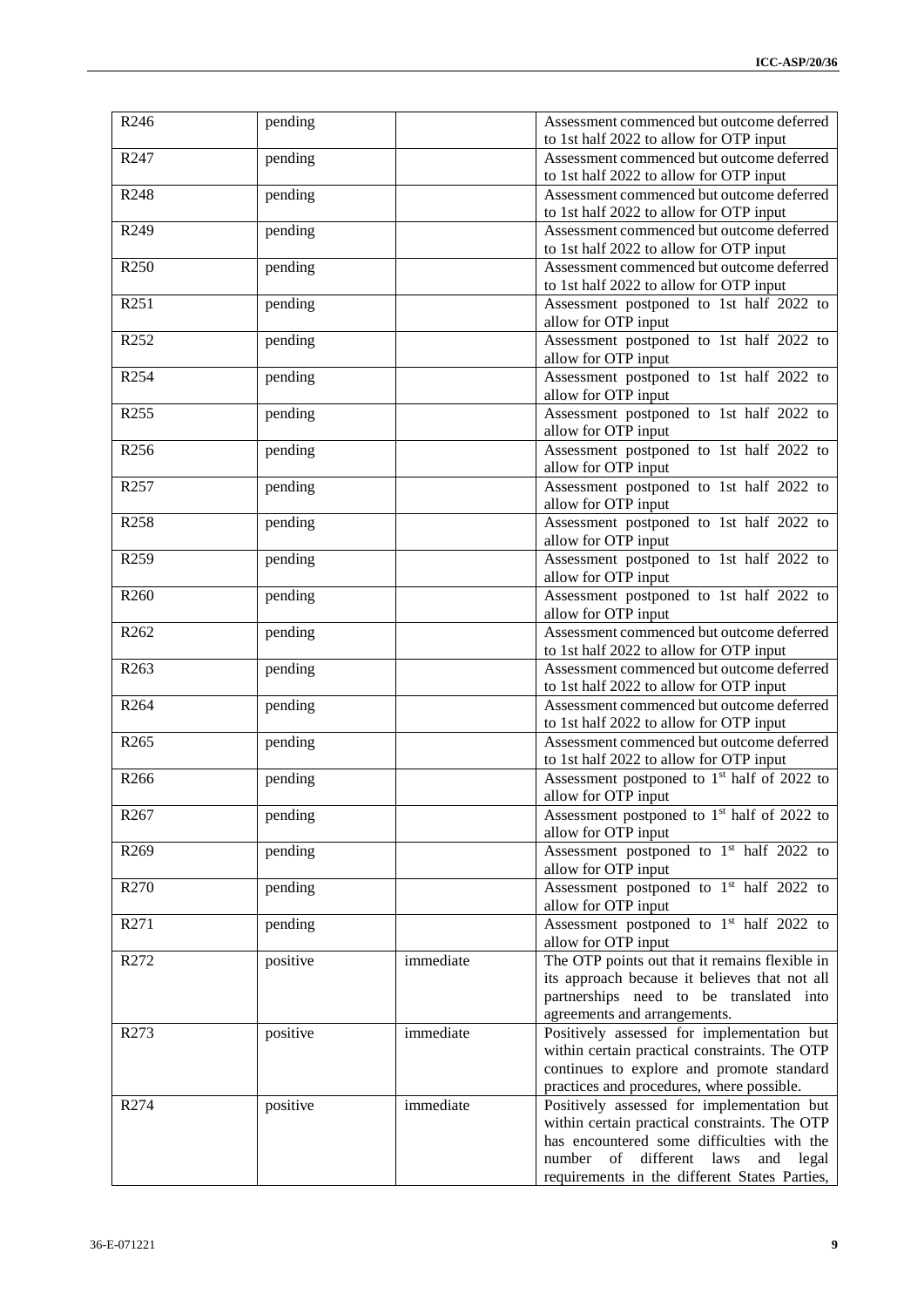|                  |                     |                  | and added that it was challenging to have a       |
|------------------|---------------------|------------------|---------------------------------------------------|
|                  |                     |                  | one-size fits all approach.                       |
| R275             | positive            | immediate        | Ongoing commitment                                |
| R <sub>276</sub> | positive            | immediate        | Already partially implemented                     |
| R277             | positive            | 2022             | OTP notes that its implementation would           |
|                  |                     |                  | require time and resources                        |
|                  |                     |                  |                                                   |
| R278             | positive            | immediate        | Implementation may be limited in its scope by     |
|                  |                     |                  | the current statutory restrictions                |
| R279             | positive            | immediate        | Already practised by OTP                          |
| R281             | positive            | immediate        | Already implemented by the OTP                    |
| R284             |                     |                  | Assessment postponed to 1st half 2022             |
| R <sub>285</sub> | positive            | immediate        | OTP is making efforts to increase the             |
|                  |                     |                  | the<br>involvement<br>of<br>Suspects-At-Large     |
|                  |                     |                  | Tracking Team (SALTT) with national law           |
|                  |                     |                  | enforcement agencies                              |
| R292             |                     |                  | Assessment postponed to 1 <sup>st</sup> half 2022 |
| R305             | positive            | immediately      | Already implemented                               |
| R306             | positive            | immediately      | Already implemented                               |
| R307             | positive            | immediately      | Already implemented                               |
| R308             | pending             |                  | Court concerned about budgetary                   |
|                  |                     |                  | consequences                                      |
| R309             | positive            | immediately      | already practised                                 |
| R310             | positive            | immediately      | Implemented through the multifaceted test of      |
|                  |                     |                  | "a reasonable prospect of conviction"             |
| R311             | positive            | immediately      | Already done incidentally but will be done in     |
|                  |                     |                  | a more structured way                             |
| R312             | positive            | immediately      | Already done incidentally but will be done in     |
|                  |                     |                  | a more structured way                             |
| R313             | positive            | immediately      | Would be institutionalized, including through     |
|                  |                     |                  | the KPIs                                          |
| R314             | positive            | immediately      | Would be institutionalized, including through     |
|                  |                     |                  | the KPIs                                          |
| R315             | positive            | immediately      | Would be institutionalized, including through     |
|                  |                     |                  | the KPIs                                          |
| R316             | positive            | immediately      | Would be institutionalized, including through     |
|                  |                     |                  | the KPIs                                          |
| R317             | positive            | immediately      | Would be institutionalized, including through     |
|                  |                     |                  | the KPIs                                          |
| R318             | positive            | immediately      | Would be institutionalized, including through     |
|                  |                     |                  | the KPIs                                          |
| R319             | positive            | immediately      | Would be institutionalized, including through     |
|                  |                     |                  | the KPIs                                          |
| R320             | positive            | immediately      |                                                   |
| R321             | negative            |                  | Court prefers to keep present rules regarding     |
|                  |                     |                  | composition ACLT                                  |
| R322             | pending             |                  |                                                   |
| R323             | pending             |                  |                                                   |
| R324<br>R325     | pending             |                  |                                                   |
| R326             | pending             |                  |                                                   |
| R327             | pending             |                  |                                                   |
| R328             | pending<br>positive | to be determined | This has been assessed positively, as modified    |
|                  |                     |                  | by the agreed draft resolution on Legal aid       |
|                  |                     |                  | requesting the Court to review the legal aid      |
|                  |                     |                  | system (see OP1)                                  |
| R329             | positive            | 1st half 2022    | Court will further study adequate modalities      |
|                  |                     |                  |                                                   |